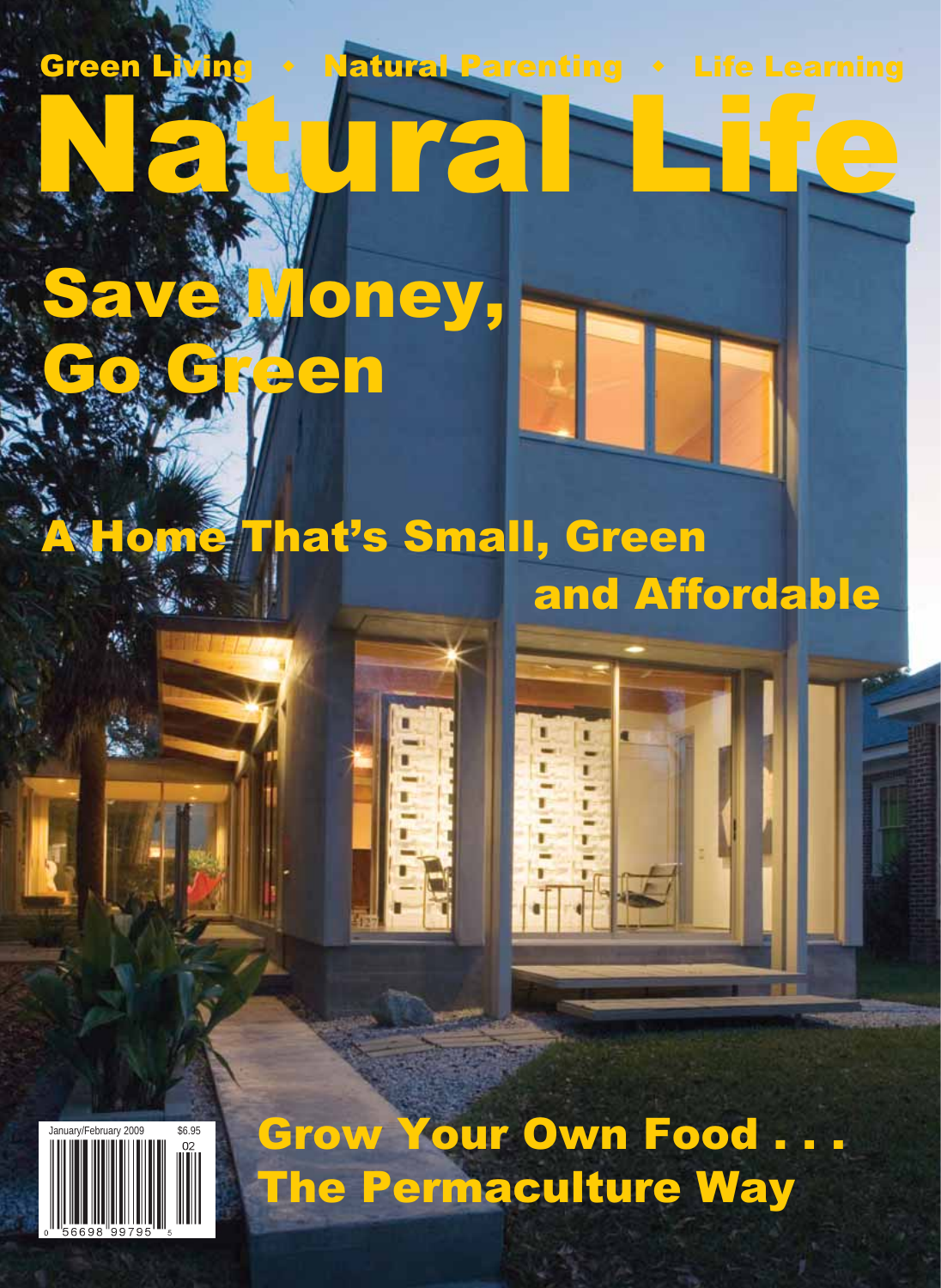# Affordable Sustainability

*Beauty and economy combine with sustainability in this passive solar home that is designed to fit gracefully into an existing urban neighborhood,*



Architecture professor Tim Woods calls his home and fine art studio/gallery in historic Savannah Georgia a "living machine." Woods' design challenges the idea of "human versus nature" and is instead a partnership between Nature and architecture, adapting to its environment, changing with the seasons and promoting sustainable living.

Using a raised concrete slab, steel columns and wood frame/ stucco construction, the 16-footwide, two-story home has a flat roof and an expanse of glass oriented toward the sun and overlooking a water-efficient garden. That connection with the outdoors and the easily reconfigured open-plan interior layout allow a relatively small space to seem larger and pro-



### By Rolf Priesnitz Photography by Richard Leo Johnson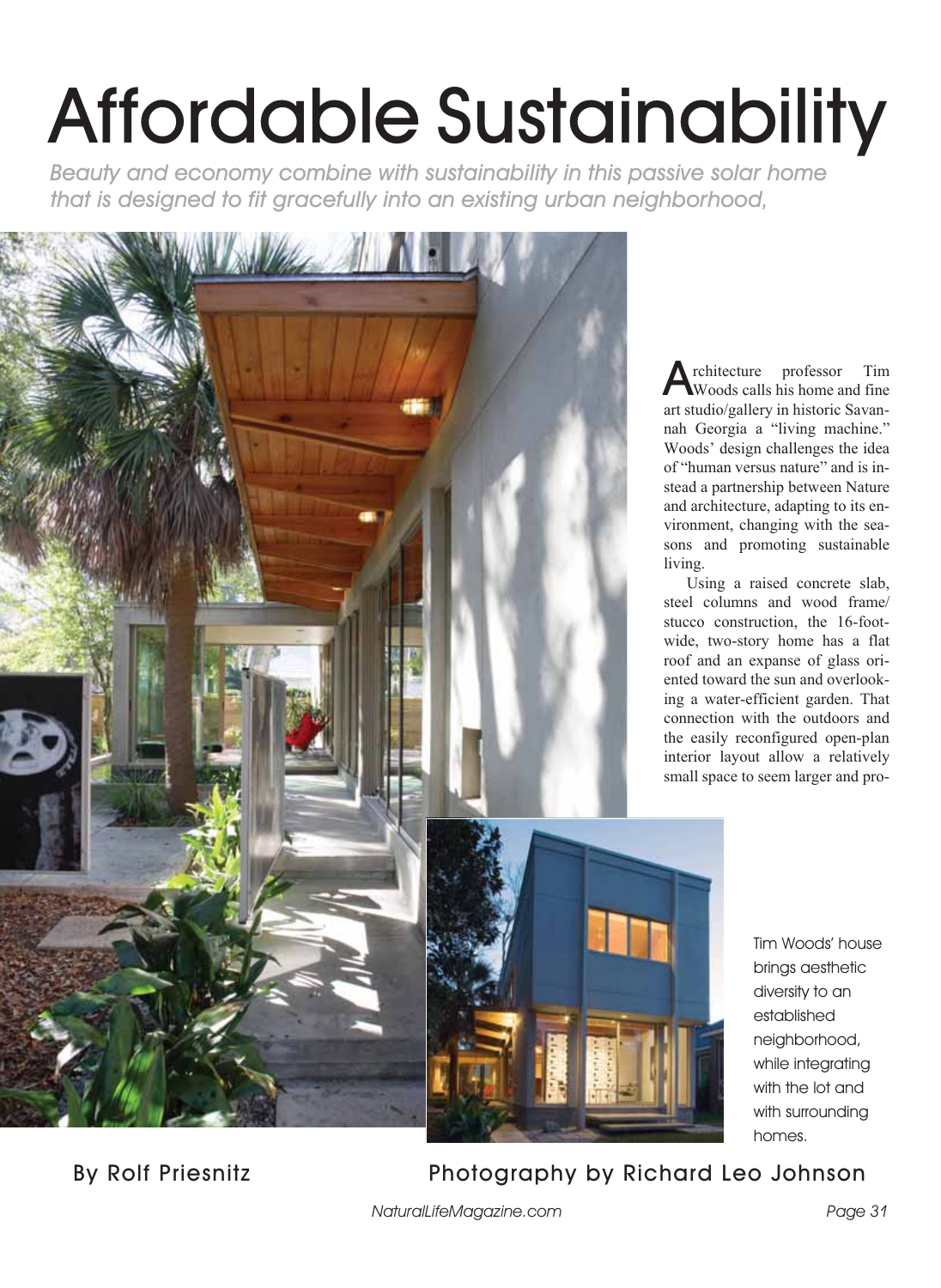vide a connection between the natural and built environments. They also create the opportunity for plenty of cool, natural reflected light, as well as cross-ventilation.

The concrete slab on which the house is constructed has been polished but otherwise left uncovered. That allows it to

absorb and store the sun's energy by day, to be used as radiant heat in the evening. Overhangs prevent overheating during the summer. The flat roof supports hydroponic gardens using mound crops such as squash and cucumbers and a solar hot water system and could also easily accommodate photovoltaic panels.



month, compared to \$215 for a house of the same size in Savannah.

Woods believes in prefabrication as a way to keep construction costs low and structures environmentally-friendly. The Living Machine is an experimental prototype for affordable, prefabricated modular homes, designed to be built using local materials in local factories. These local materials contain little embodied energy and the modular sections can be easily constructed by local labor. Woods also notes that a house that is built to last breaks the cycle of waste.

The prefabricated versions that he has dubbed "LOCI MODulars" have flexible floor plans from 1,000 square feet to 3,500 square feet. They are able to adapt to all climates and any site with flexible window placement that responds to solar orientation, vegetation and cross ventilation to create a passive solar dwelling, just like his prototype home and studio.  $\blacksquare$ 



*Page 32 [NaturalLifeMagazine.com](http://www.naturallifemagazine.com)*